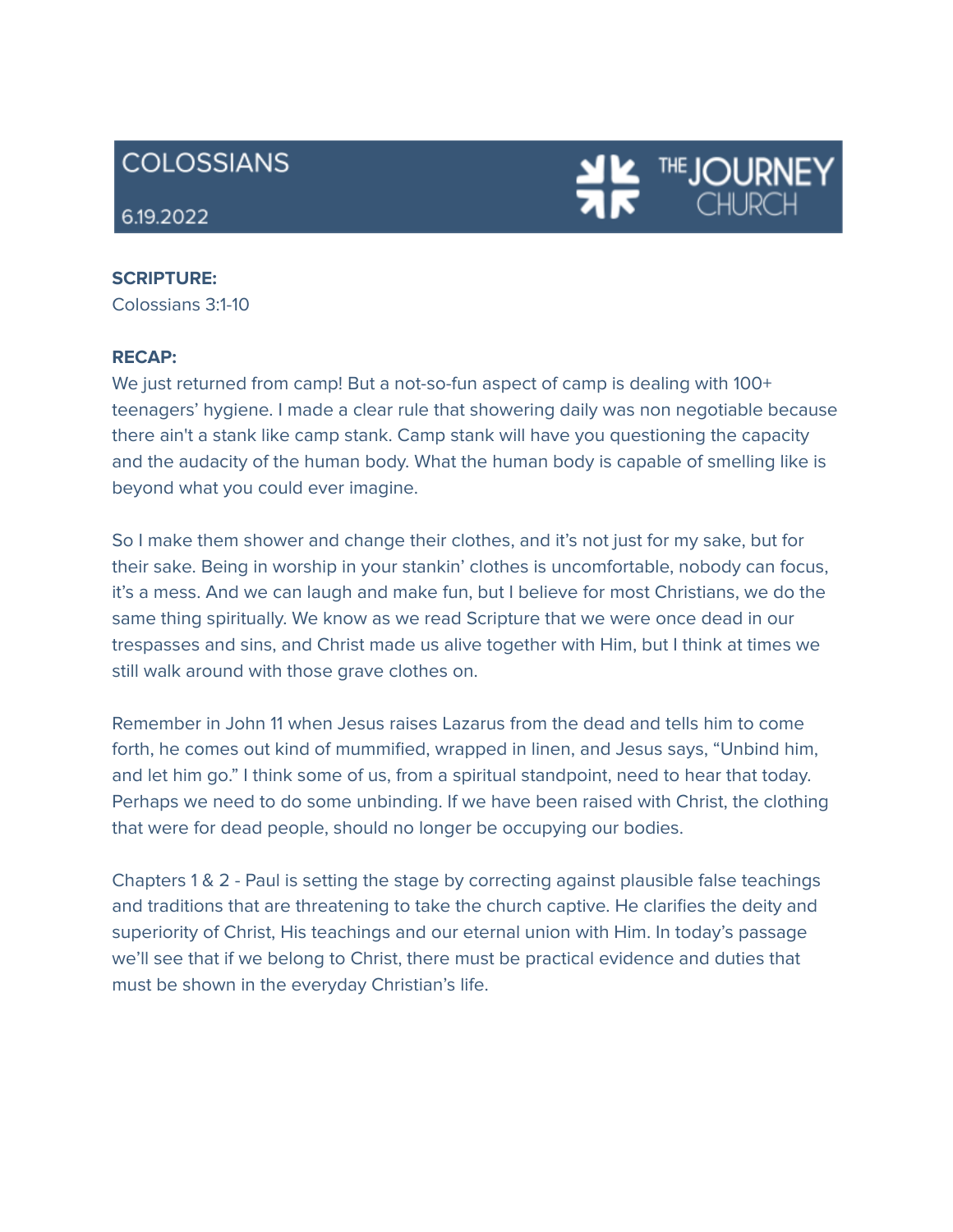# **EXEGESIS - Colossians 3:1-10**

**VS 1:** If then you have been raised with Christ, seek the things that are above, where Christ is, seated at the right hand of God.

Paul is resurfacing his claims in Colossians 2:12 about being buried with Christ in baptism in which we were also raised with Him through faith. Baptism is the visual depiction that regeneration has truly occurred in the lives of those getting baptized.

Growing up, Easter Sunday was a big deal, as it typically is in the Bible belt. After years of being in church, our pastor said "Happy Resurrection Day". All the kids lined up in front of the church and yelled it out after the count of 3 "Happy Resurrection Day!" Okay, I didn't know Easter had a nickname. And I had absolutely no idea what that meant. Later on I realized that we were talking about the resurrection of Christ, but it would still take me years to learn what the significance of that was and the last thing I would have thought was that it had any implications for me personally. I thought at most, it was just a Jesus thing that he had to do. But church is much more than that. In fact, the resurrection of Christ is so crucial to our faith. It's why…

Paul said things like:

**1 Corinthians 15:17** - And if Christ has not been raised, your faith is futile and you are still in your sins.

**1 Corinthians 15:32** - If the dead are not raised, "Let us eat and drink, for tomorrow we die"

If Christ has not been raised from the dead, the Christian faith crumbles because we are still in our sins and there is no new life for the believer. The resurrection of Christ is the seal of our redemption. If He is not raised, Paul says live it up. Fill your bellies with steak potatoes and the finest wine, for tomorrow you're going to Hell. Tomorrow, you perish. No resurrection, the Christian faith is a joke and waste of time.

And Peter said things like:

**1 Peter 1:3** - Blessed be the God and Father of our Lord Jesus Christ! According to his great mercy, he has caused us to be born again to a living hope through the resurrection of Jesus Christ from the dead,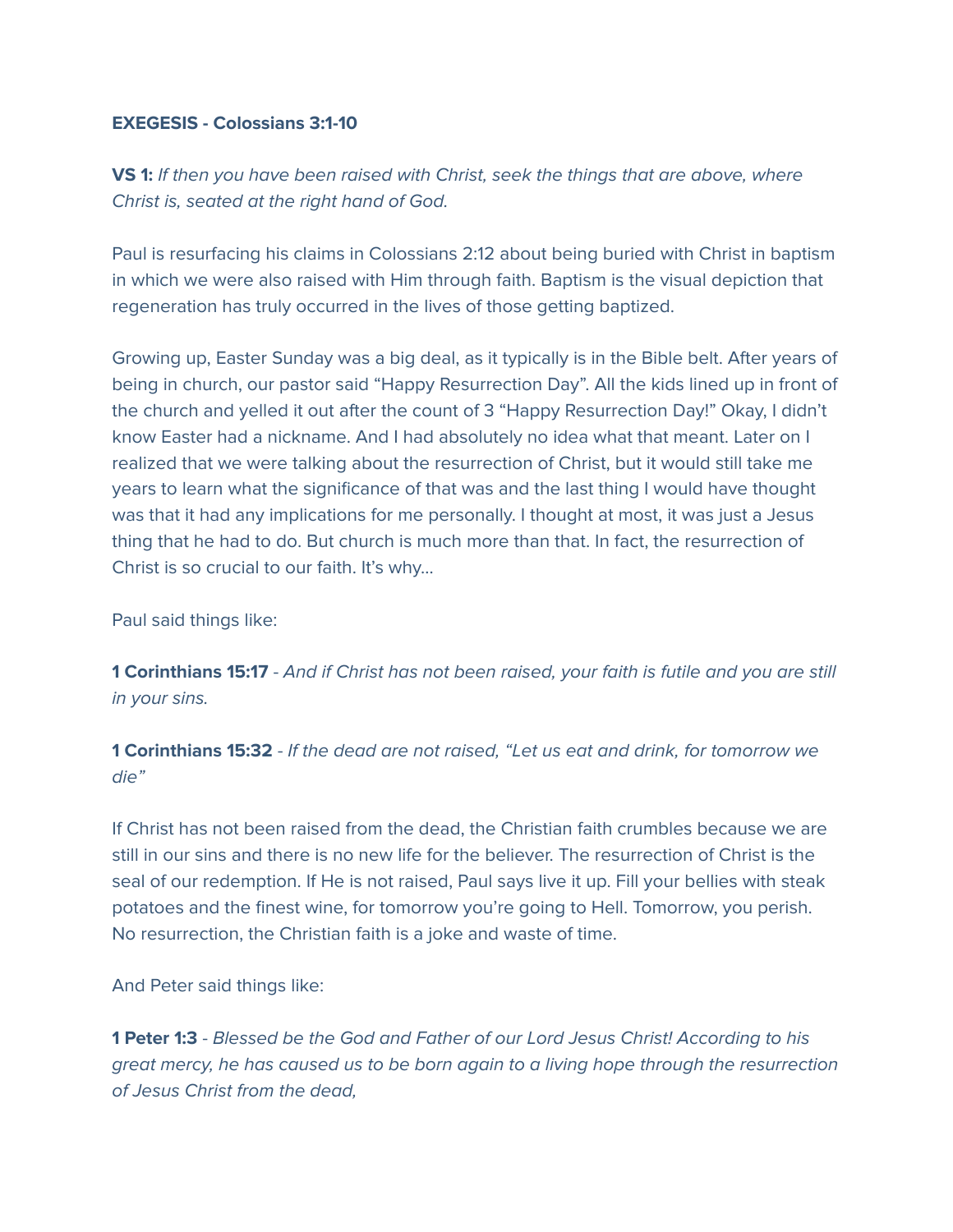Our regeneration (The work of the Holy Spirit bringing spiritual life to a person, enabling them to respond in faith) actually hangs on Christ being raised from the dead. The great kindness and compassion of God causes us to be born again THROUGH the resurrection of Christ Jesus. No regeneration, no newness of life if Christ is still in the tomb. The resurrection is a real victory over sin that we have in Christ.

And Jesus promised things like:

**John 6:39-40** - 39 And this is the will of him who sent me, that I should lose nothing of all that he has given me, but raise it up on the last day. 40 For this is the will of my Father, that everyone who looks on the Son and believes in him should have eternal life, and I will raise him up on the last day."

**John 14:2-3** - 2 In my Father's house are many rooms. If it were not so, would I have told you that I go to prepare a place for you? 3 And if I go and prepare a place for you, I will come again and will take you to myself, that where I am you may be also.

Christ receives all that the Father has given Him and because He has them and has sealed their salvation, He will raise them up on the last day and bring them to Himself that they may be with Christ for eternity.

So, church, there is real significance to the resurrection of Christ, right? It is everything for us! It means real things for us. So for the rest of our time, I want us to see that it is not just this future reality that we set our hope on, but there is real life transformation that takes place RIGHT NOW because we have been raised with Christ.

Paul says, if we are truly united in the resurrection of Christ two things should take place:

**1) Seek** - Seek the things that are above where Christ is seated at the right hand of God.

This means that we will seek Christ where He is, which is in the place of honor and our ultimate authority and is actively interceding for us to the Father. We are to seek the things that are above where Christ is. When we do this, we are showing that our passions, desires, and ambitions, and aspirations are fully reserved for heavenly things. You shouldn't be able to think about anything without remembering that Christ is ruling your life. But how does this happen? When we…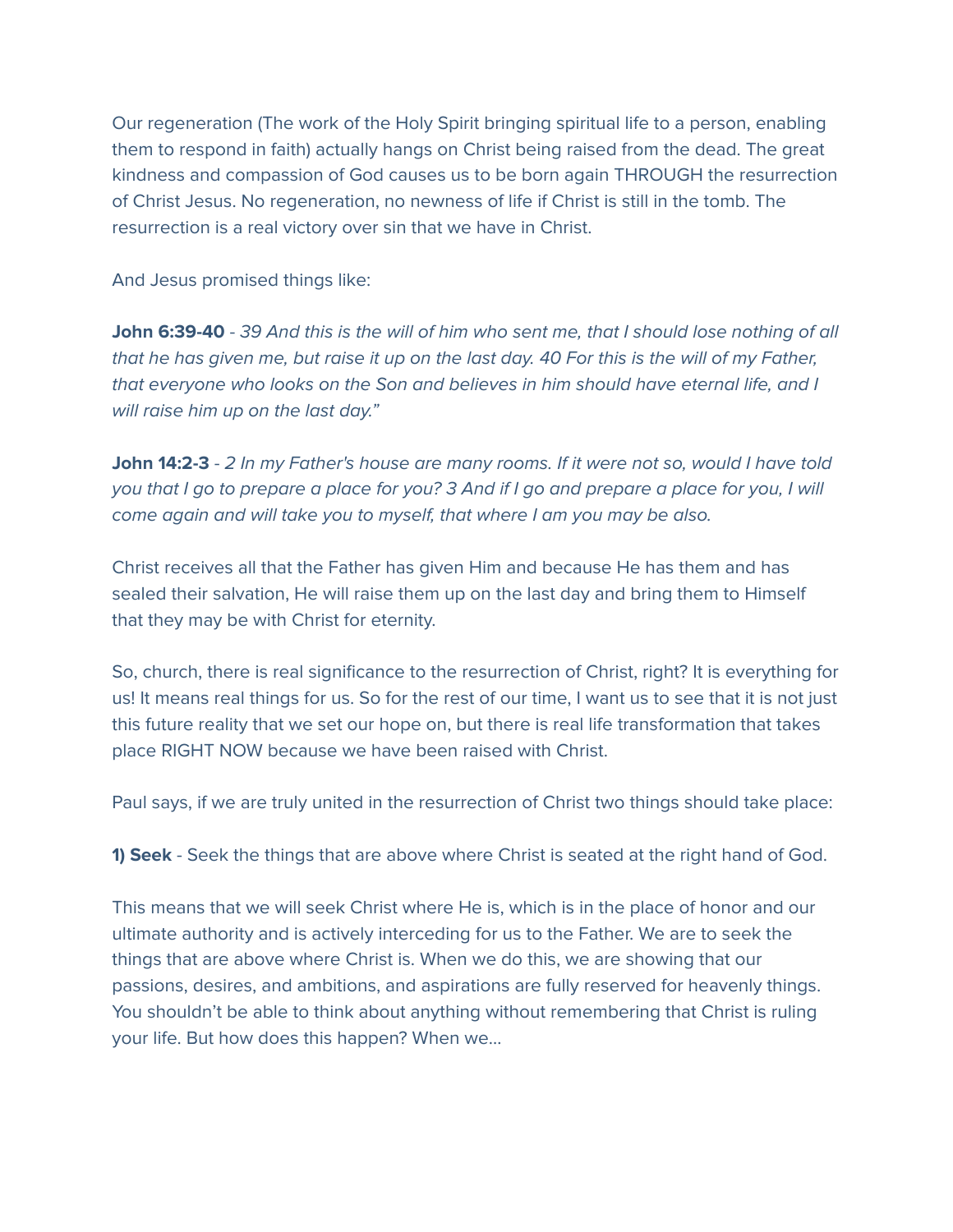# **2) Set** - Set our minds on things that are above.

To set our minds on things above is to fixate and occupy our every thought and affection on the glory and promises of God. I think about Paul's words in Philippians 4:8 "Finally, brothers, whatever is true, whatever is honorable, whatever is just, whatever is pure, whatever is lovely, whatever is commendable, if there is any excellence, if there is anything worthy of praise, think about these things."

Since we are raised with Christ, our entire beings should be fixated on pleasing and honoring Him. We are to think, meditate, and set our minds on all things that are of God. We will seek the things our minds are set on.

# **"Love heavenly things; study them; let your hearts be entirely engrossed by them. Now that you are converted to God, act in reference to heavenly things as ye did formerly in reference to those of earth." -Adam Clarke**

Ephesians 2 tells us that when we were dead in sin we walked accordingly. "Now that you are converted to God…" since we have been raised and made alive, we should walk accordingly.

Paul then brings further clarity to this by saying we are to set our minds on things above and NOT on things that are on the earth. He isn't saying that all things on this earth are bad. We know that all good things come from the Lord and He blesses us with physical things to enjoy and we can even glorify Him in those things.

What Paul is saying is that when we set our minds on things of this earth, the things of this earth become ultimate things. They become primary and we treat them as if they are God. We are to set our minds on heavenly things. We bring all things under the rule of Christ.

**VS 2-3:** 2 Set your minds on things that are above, not on things that are on earth. 3 For if you have died, and your life is hidden with Christ in God.

## For you have died

You are new creations! The old has passed away, behold the new has come. Your old life, your former misconstrued appetite for sin, the old man that stood condemned, has been crucified and buried with Christ and you have been raised with Him.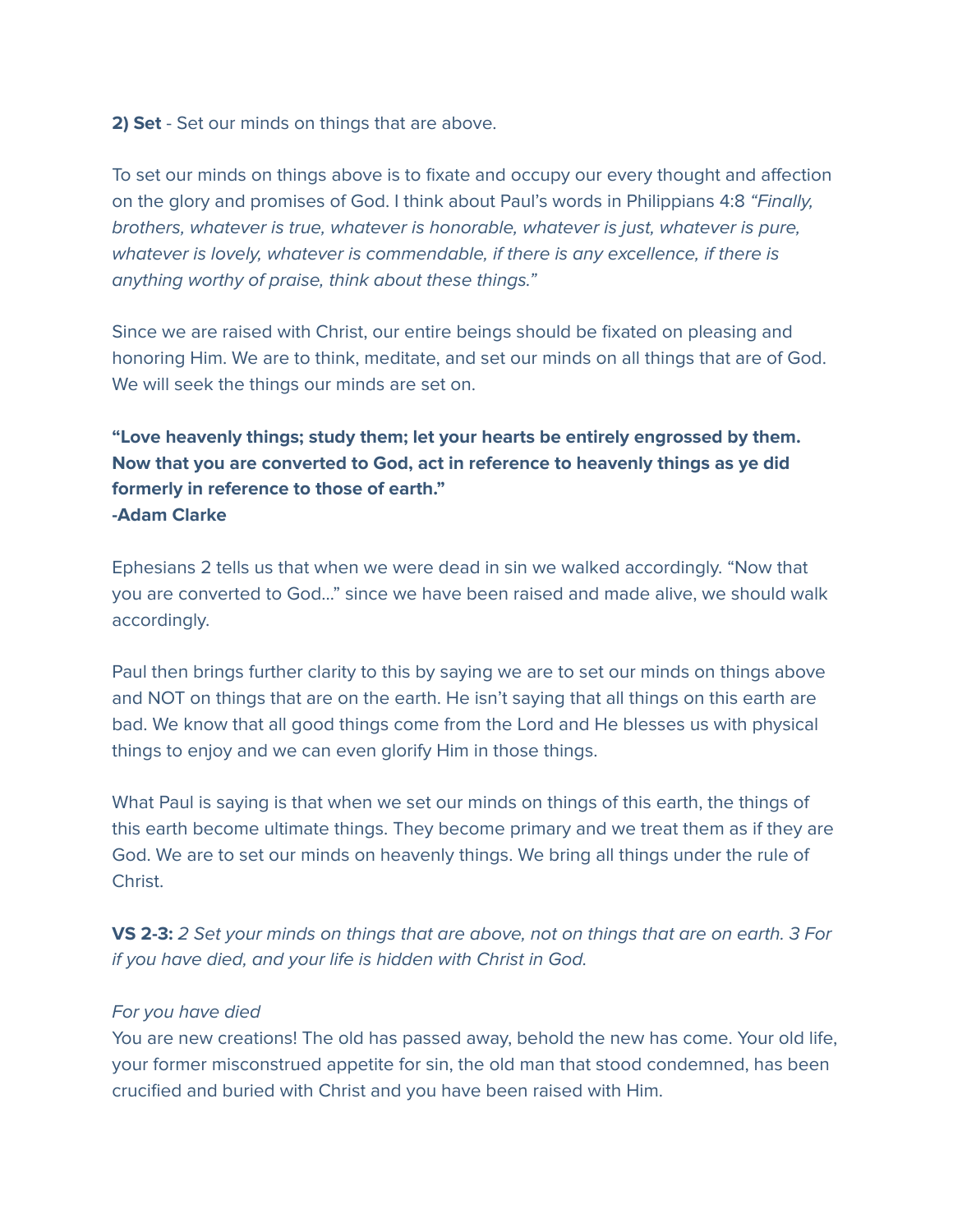# Life is hidden with Christ

In Christ, you are covered in His righteousness and will be judged eternally, not based on what you have accomplished nor on what you have failed at, but in what Christ has accomplished and imputed to you, you are covered up, immersed, hidden in His righteousness.

# **VS 4:** When Christ who is your life appears, then you also will appear with him in glory.

When Christ who IS YOUR LIFE appears, you will appear with Him in glory. Christ, the very essence of life itself, the One who has given us new and eternal life and promised to return to complete what He began, will return and when He does we will appear with Him in glory, holy, spotless as an heir and Christ's treasured possession. We're not the old memory box in the basement of Heaven. Christ isn't going to walk past us and say, "Oh, yeah, I forget about you. How are you?" We are united with Christ, so when Christ appears, He'll be accompanied with His bride. He CAN'T and WON'T return to Heaven without us. When He appears, YOU appear with Him!

Church, these are truths that have serious and immediate implications.

- If you have been raised with Christ in new life, we seek Him as the Lord who reigns and intercedes at the right hand of God.
- We set our minds on those things, the eternal God and His promises as opposed to earthly things that will fade.
- We have been crucified with Christ, His death is sufficient and efficient for His bride.
- Because we have died and been raised with Christ, when Christ returns, we will appear with Him in glory.

We are new creations! We are brand new! There should be evidence in one's life that they have been truly raised with Christ. If then we too have been raised with Him, it is true that we have been crucified with Him meaning that the penalty of our sins are paid for and satisfied. It also means that we have been freed from the power of sin, meaning that sin has no dominion over us.

The rest of this message is about practical Christian living. It is pointing to our sanctification, this continual and gradual growth in Christlikeness. I want you to notice what Paul is doing. Before He is quick to tell us to kill our sins, He points us to the ONLY sufficient way that that is even possible - us being raised with the One who did!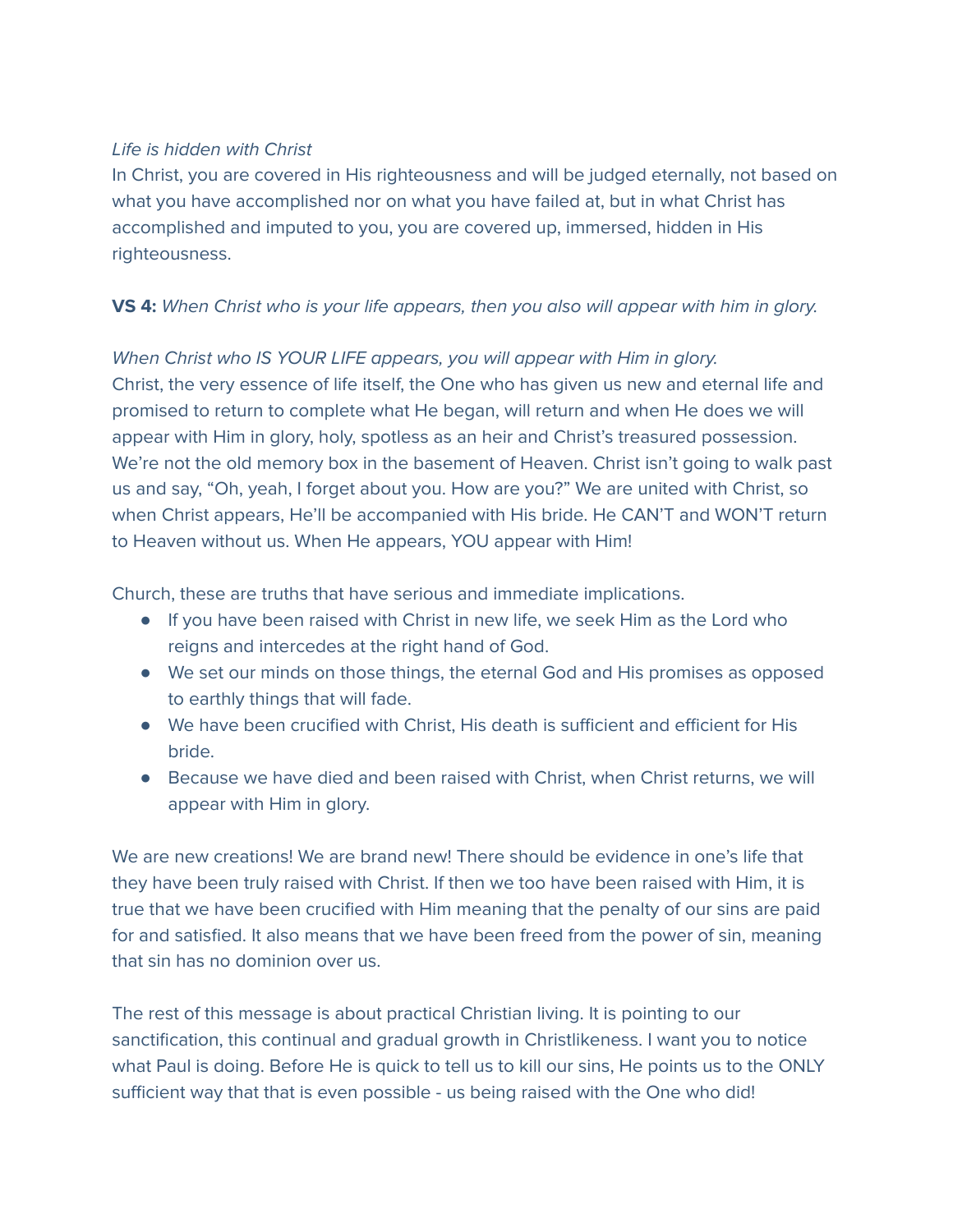**VS 5-6:** 5 Put to death therefore what is earthly in you: sexual immorality, impurity, passion, evil desire, and covetousness, which is idolatry. 6 On account of these the wrath of God is coming. 7 In these you too once walked, when you were living in them.

Because of your status in Christ, you have a duty to put sin to death. Christians who have died to sin, died with Christ and have been raised with Christ, who now seek Him and set their minds on Him. NOT earthly things. We must now put to death those earthly things. You may be asking, well, if we have died to sin why do we need to put sin to death? If sin has no dominion over us since we have been raised with Christ, why do we have to keep putting it to death. That's a great question! Paul asked a similar question in Romans 6:1-2, that I think will lead us to the answer.

# Paul says, "What shall we say then? Are we to continue in sin that grace may abound? By no means! How can we who died to sin still live in it?"

I think that is a literal question. How can we who died to sin, still live in it? How can we who have been set free, rescued from the domain of darkness, continue to walk in sin? We must understand that though we have been rescued from the penalty and power, we are not yet freed from its presence. It is still crouching at our door. It still lures and entices us. It is still seeking to devour us and turn our lives into shambles and Paul says not only must we not set our minds on earthly things, we must put all of those things to death! This term "put to death" in the greek is *nekrosate* which is referring to a complete obliteration, leaving no survivors and no captives type of putting to death. This image is serious. Paul wants his readers and us to know that sin must be dealt with properly.

Paul lists specific sins: sexual immorality (pornea, any sexual activity outside of God's design for sex between one man and one woman in covenant marriage) that includes, impurity, passion, evil desire, (most likely referring to the misalignment and abuse of proper sexual intercourse. He mentions covetousness (the desire to have something or someone that does not belong to you). This is idolatry because anything that we raise up, not just above, but even on the same level as God, is an idol. God has no equals and He is not lesser and the best way to say that is by obeying His objective design in all things, especially sexuality.

We must wage war on sin daily. Christ does not allow the Christian to live comfortably in sin, therefore, true Christians can't and they won't. If you know you struggle with lust, what is your battle plan? Avoid temptations. If you know you struggle with gossip, what is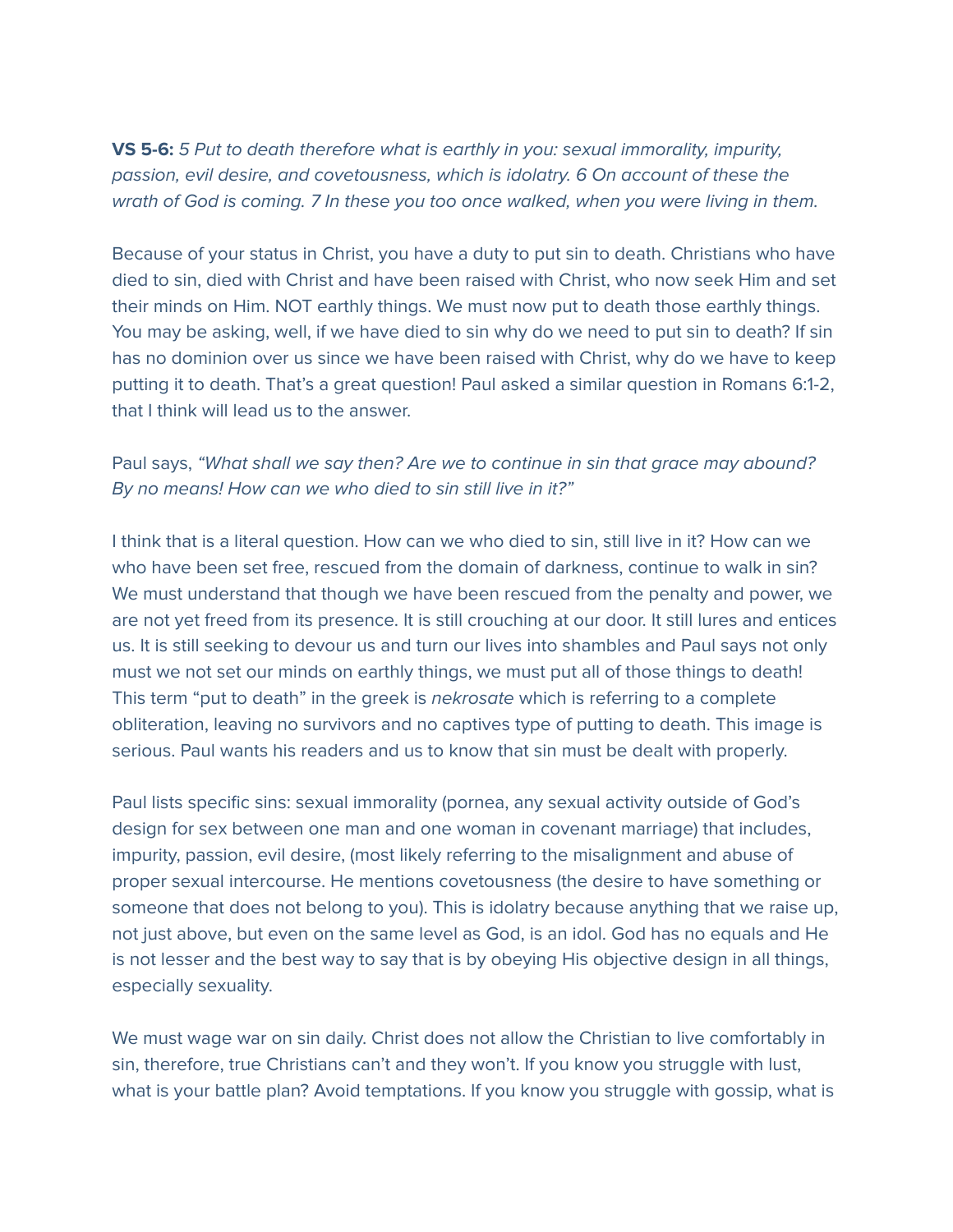your battle plan? If you know you struggle with coveting, what is your battle plan? What are you putting in place to wage war on sin?

When you find yourselves pondering on the unpromising pleasure of sin, pray that God will help you set your mind on Christ, your authority, your righteousness who is seated at the right hand of the Father. Ask Him again to wet your taste buds with the sweetness of His grace that we may see that sin is bitter and not for our flourishing.

### On account of these, the wrath of God is coming

Paul says something different than what we are seeing celebrated in our culture. He says the wrath of God is coming on account of these things. The wrath of God is the execution of God's righteous and holy justice on unrepentant sinners. God does not wink at sin. He hates it and will not go unpunished. His wrath will either be satisfied on the head of Christ or on the head of the unrepentant sinner (John 3:36)

## Don't mistake God's delayed wrath as passivity

Psalm 73 - Story of Asaph and how his feet nearly slipped as he almost coveted the lives of the unregenerate until he discerned their end. A nation that is drowning in sin just may be a nation that God has given over to their sin. And be reminded, as Asaph was, they are not prospering, AMERICA MAY BE THE LAND OF THE FREE BUT DON'T MISTAKE THAT FOR FREE IN CHRIST. But indeed storing up wrath onto themselves. 100 years of gain is no gain at all if the souls perish for eternity.

## On account of sin, God's wrath is coming.

This is a warning for the so-called believer to examine their lives of unrepentant, unremorseful sin, because it may be true that you have not truly died to sin, but that you are still dead in your sins.

For the believer, this should produce both conviction and gratitude. You should be grateful that you are no longer under God's wrath, as Christ has already paid the due penalty for these things that you are no longer walking in. But it should continue to convict you that sin is ugly. The reminder that God's wrath has already been poured out on Christ for the believer, and will pour out on the unrepentant sinner on account of these sins should remind us of the severity of those sins and produce repentance and fleeing from those things. When we remember that Christ hanged on the cross paying for the very sins we commit, there should be gratitude, but also great humility to turn from those things because that should be us, but it is no longer. For we have been freed.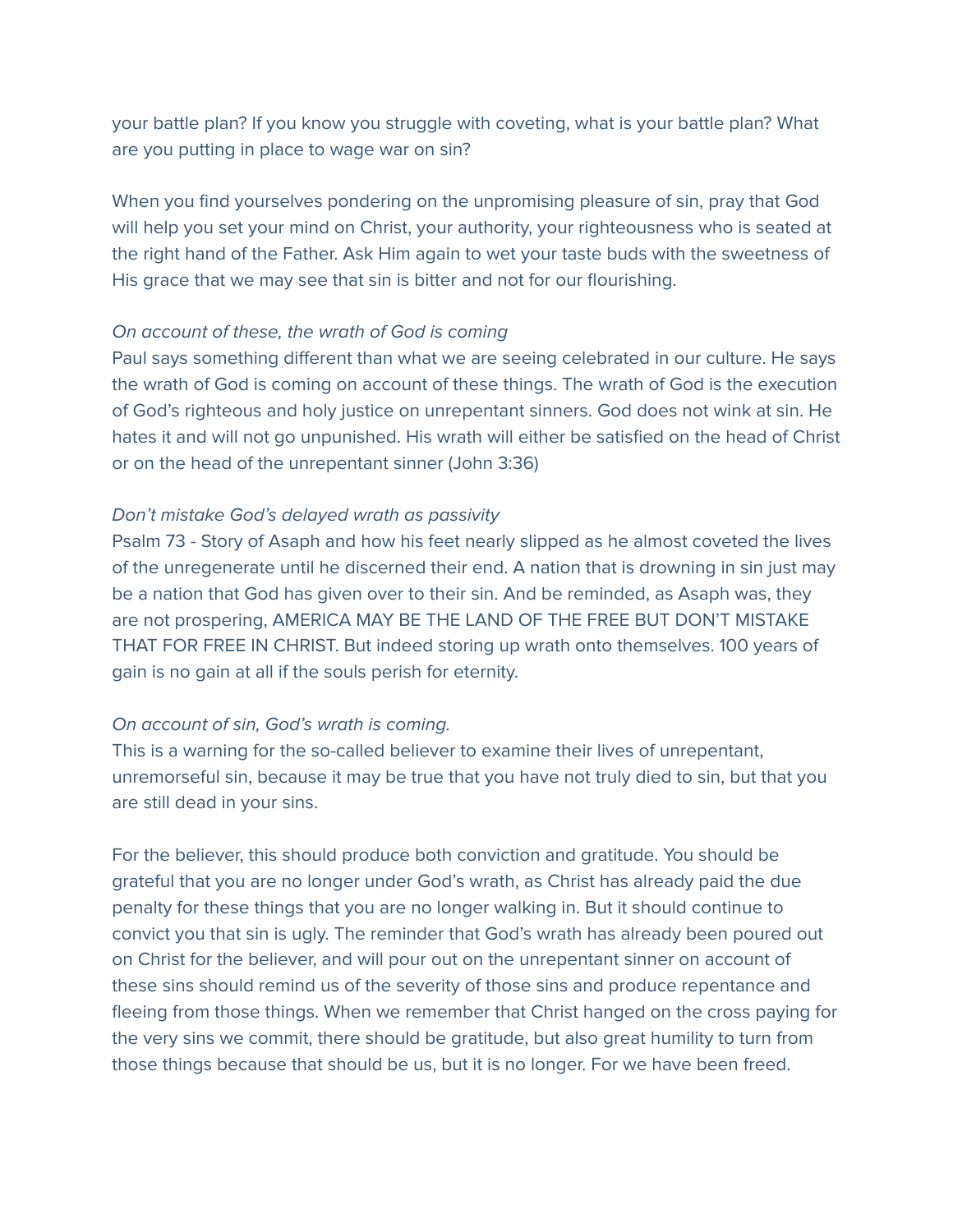**VS 7-10:** 7 In these you too once walked, when you were living in them. 8 But now you must put them all away: ranger, wrath, malice, slander, and obscene talk from your mouth. 9 Do not lie to one another, seeing that you have put off the old self with its practices 10 and have put on the new self, which is being renewed in knowledge after the image of its creator.

#### IN these you too once walked, when you were living in them

We once had fellowship with darkness. We were once held captive in the domain of darkness, unwilling and unable to escape, but God being rich in mercy and His great kindness and amazing grace, not because of anything we have earned or deserved, but because of His great love for us, freed us to walk with Him. In Christ we've gone from alienation to reconciliation. We no longer live in sin but have been raised to walk in the newness of life.

But now you must put them all away: anger, wrath, malice, slander, and obscene talk from your mouth. Do not lie to one another, seeing that you have put off the old self with its practices

BUT NOW. Now, that you are raised with Christ and no longer walking in darkness, you MUST continue to put sin away. Unrighteous anger, vengeance, and malice (intentional desire or the will to do evil), slander (lying to ruin someone's reputation), obscene talk (any filthy, degrading, meaningless and evil talks toward someone with no true agenda for that person to be admonished or encouraged) lying (being dishonest with one another) Barclay "It is easy to distort the truth; an alteration in the tone of voice or an eloquent look will do it; and there are silences which can be as false and misleading as any words."

seeing that you have put off the old self with its practices and have put on the new self, which is being renewed in knowledge after the image of its creator. When the old self died and passed away, so did its practices. We have been raised! We are now to walk in the newness of life now that we have fellowship with the light. We are renewed in knowledge, our intellect and thoughts are renewed. We no longer think about sin the same. We no longer regard Christ by the flesh, but we can see Him accurately now because we have been born again and made new creations. When we see Christ for who He really is we can see sin in its rightful place.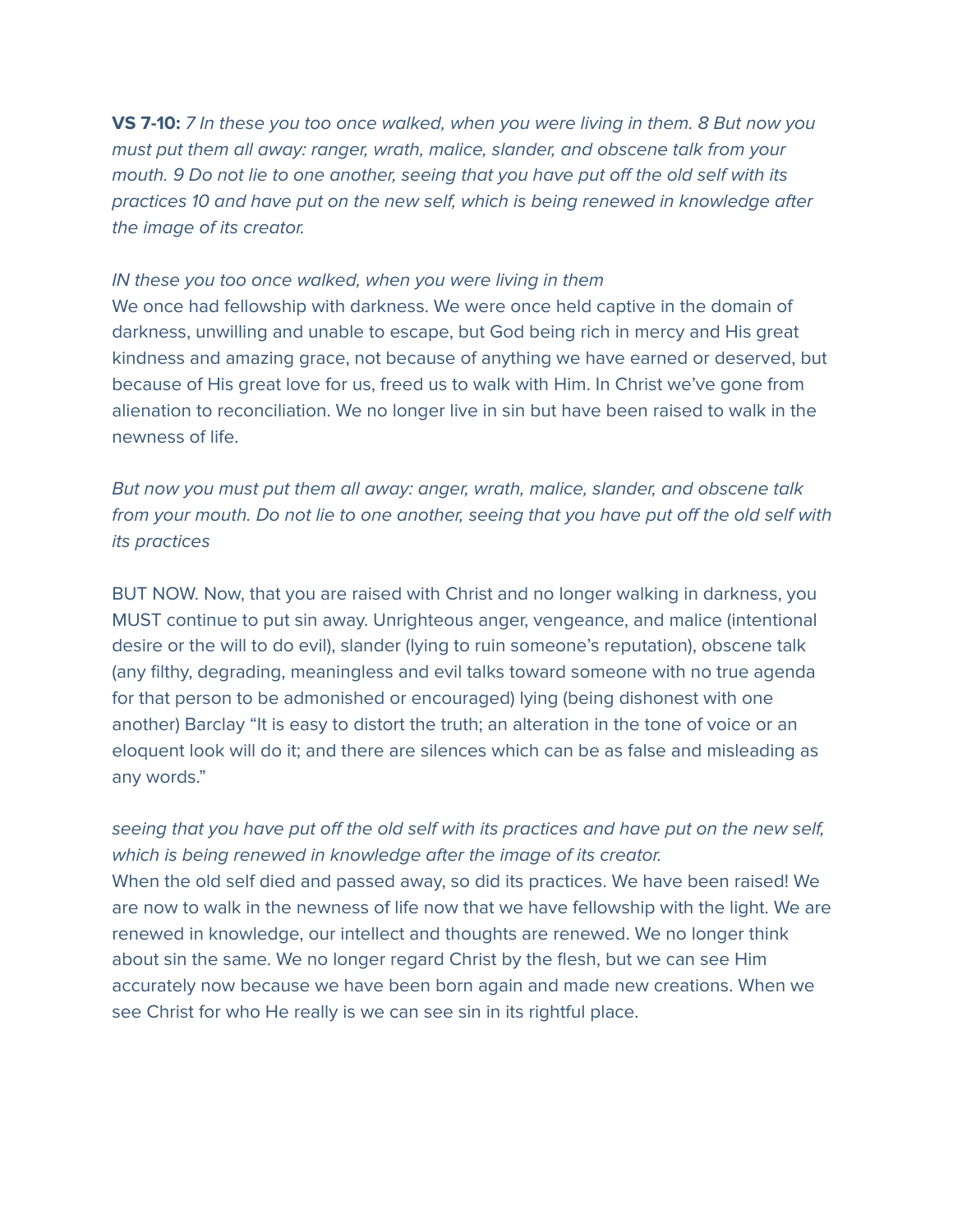(VS 1-4) Being raised with Christ, we seek Him and set our minds on Him. Our new life in Christ has practical, RIGHT NOW implications. Christ doesn't allow us to be comfortable in sin.

(VS 5-10) Our former ways of living and our former selves and its practices, in every way, should be put away and put to death, no survivors, no captives, WE MUST KILL IT. Pre-Christian habits cannot be Christian habits. That life died when you were raised with Christ. Since we are raised with Christ we now put on our new self that is being renewed in Christ.

"It is our duty to mortify our members which incline to the things of the world. Mortify them, kill them, suppress them, as weeds or vermin which spread and destroy all about them. Continual opposition must be made to all corrupt workings, and no provision made for carnal indulgences. Occasions of sin must be avoided: the lusts of the flesh, and the love of the world; and covetousness, which is idolatry; love of present good, and of outward enjoyments. It is necessary to mortify sins, because if we do not kill them, they will kill us. The gospel changes the higher as well as the lower powers of the soul, and supports the rule of right reason and conscience, over appetite and passion. There is now no difference from country, or conditions and circumstances of life. It is the duty of every one to be holy, because Christ is a Christian's All, his only Lord and Saviour, and all his hope and happiness."

## **Matthew Henry**

#### **QUESTIONS:**

- 1) What grave clothes do you still put on every day?
- 2) What does it mean to be raised with Christ? Galatians 2:20, Luke 9:23, Galatians 5:24, 2 Corinthians 5:17, Romans 6:11, Luke 24:36-37, 1 John 2:15-17
- 3) What are two things that should take place if we are raised with Christ? Matthew 6:33; Roman 14:17-18; Philippians 3:20, 4:8; Psalm 119:15; 1 Peter 5:8; 2 Timothy 2:22
- 4) How does verse 4 connect back to the previous 3 verses? 2 Corinthians 5:21, Philippians 3:9, 1 John 2:1-3
- 5) What does Paul mean by "earthly" things? Ephesians 4:22-24, Romans 6:6, Galatians 5:18-21, 1 Corinthians 6:9. What does it look like to put them to death? Romans 6:1-14, 1 Peter 5:8, Genesis 4:7B, 1 Peter 2:11
- 6) Which of the sins in verse 8 are the most difficult for you to put to death?